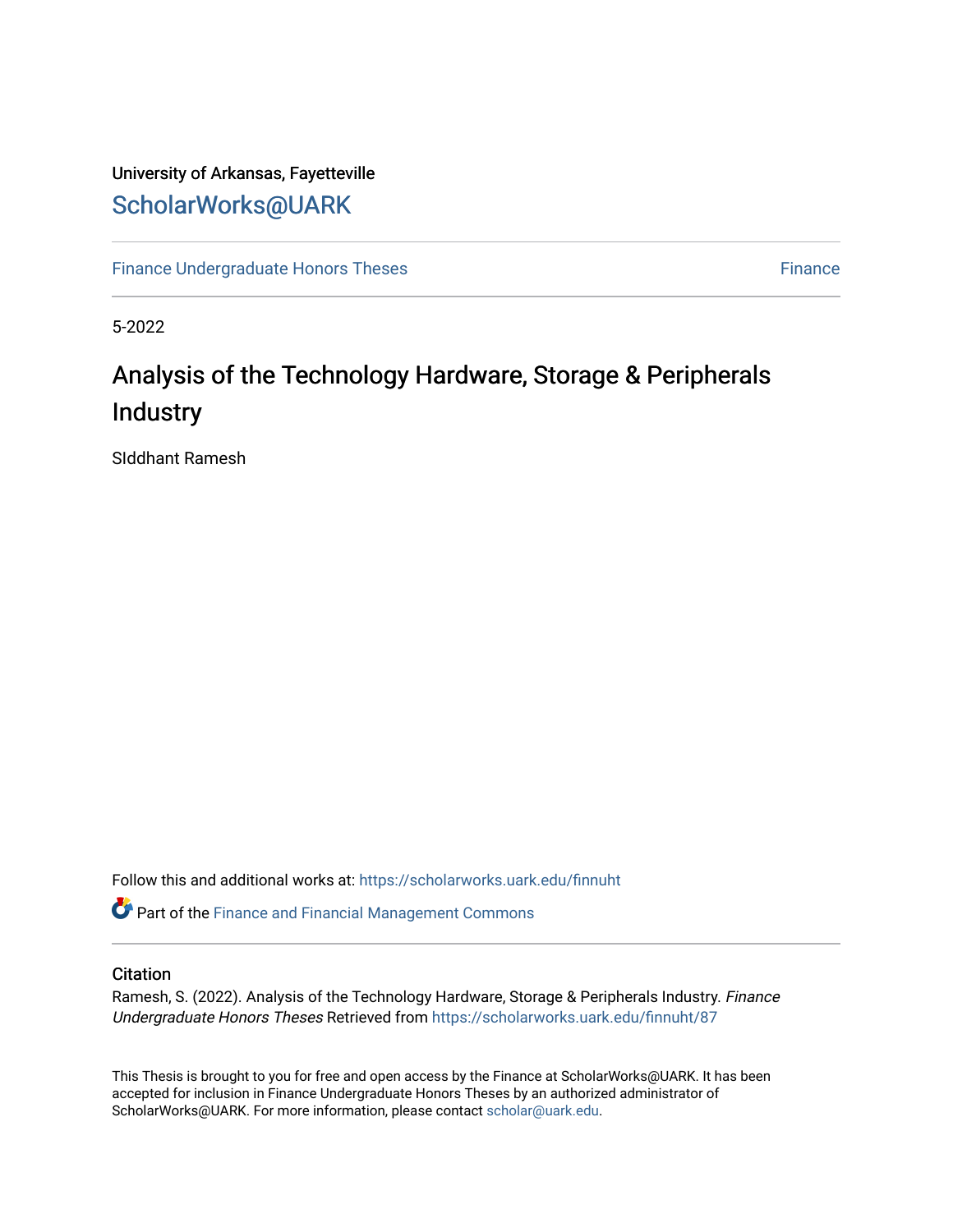# **Analysis of the Technology Hardware, Storage & Peripherals Industry**

**by**

**Siddhant Ramesh**

**Advisor: Dr. Craig Rennie**

**An Honors Thesis in partial fulfillment of the requirements for the degree Bachelor of Science in Business Administration in Finance and Accounting.**

> **Sam M. Walton College of Business University of Arkansas Fayetteville, Arkansas**

> > **May 13, 2022**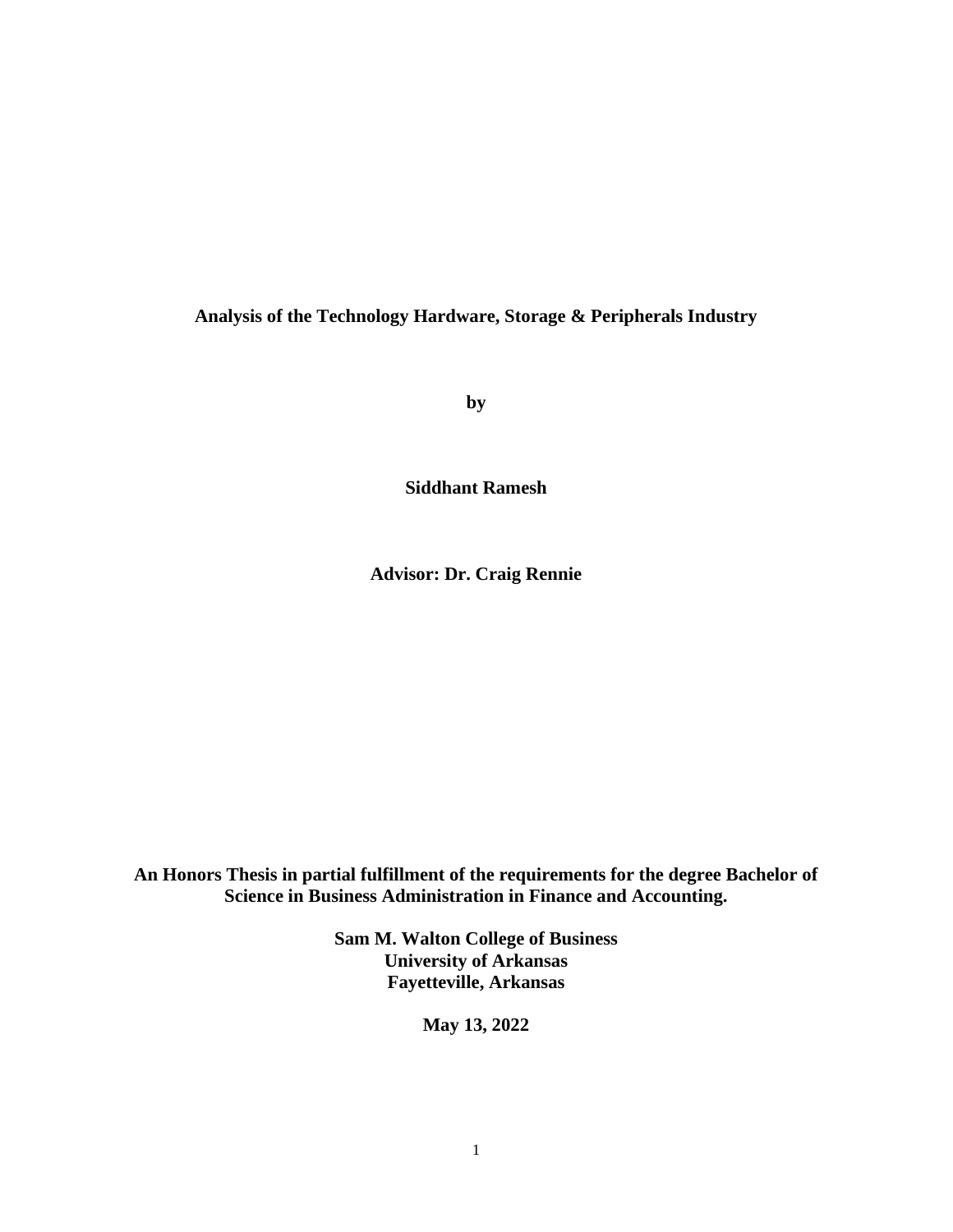# **Table of Contents**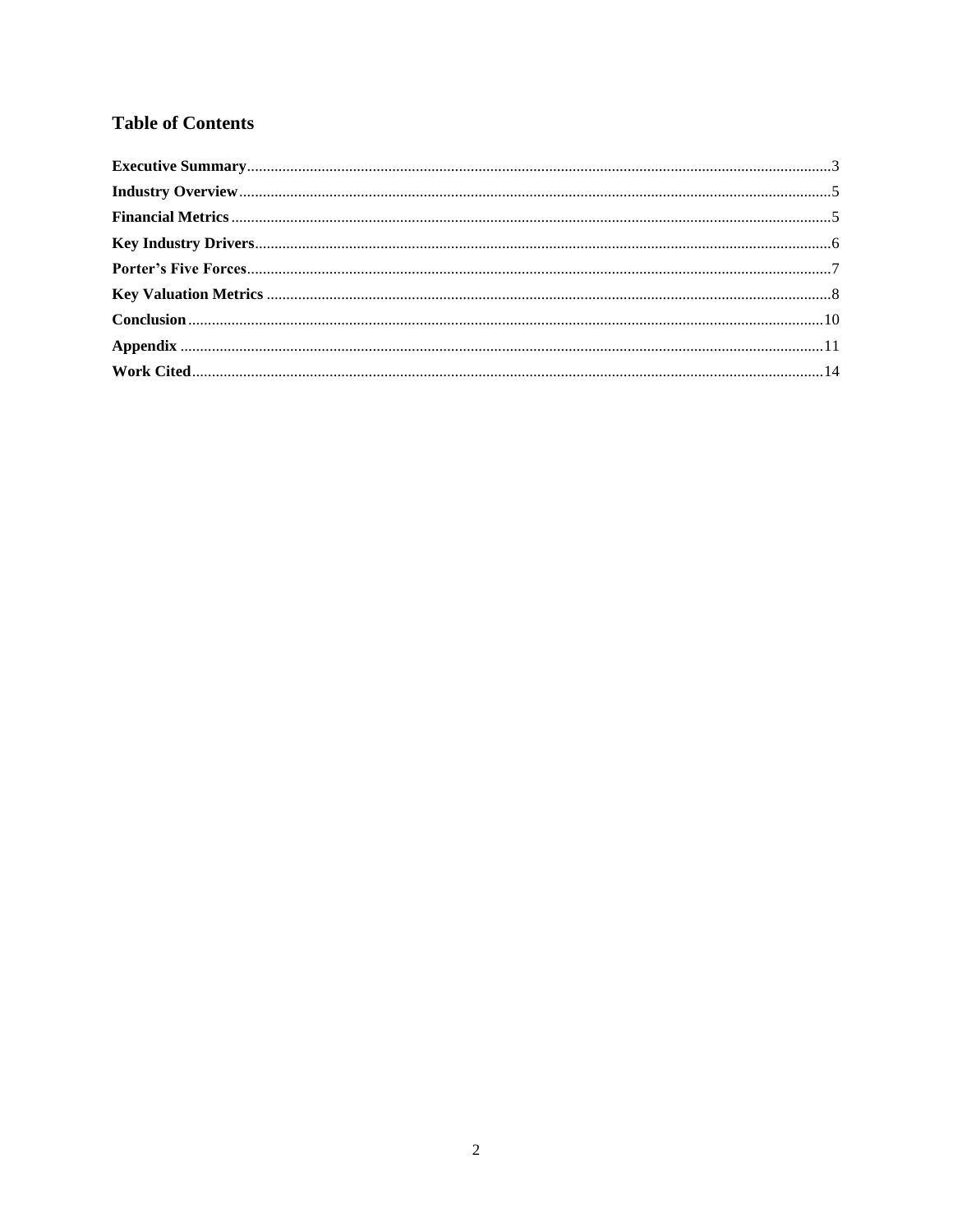#### <span id="page-3-0"></span>**Executive Summary**

The Technology Hardware, Storage & Peripherals industry is stimulated by strong trends across numerous end-markets and categories of products. Advancements in 5G, demand for health-conscious wearable devices, and emerging services for next-generation devices are major prospects for the broader hardware industry through 2022. However, Headwinds such as trade wars, the COVID-19 pandemic, and the recession looming, could alter the healthy trends that are noticed. Enterprise spending is seen to keep improving, but consumer spending is encouraged to take a breather in 2022. As such, the outlook for the Technology Hardware, Storage  $\&$ Peripherals industry for the next 12 months is neutral. There are many Goliaths in this industry that could tackle the headwinds such as Apple and Samsung Electronics that need to be noted when looking at the industry overall. These companies have the ability to maneuver around the trends that other companies in the industry follow.

Smartphone demand will improve through 2022, in reflection of the shift towards 5G devices and the greater adoption by consumers of these devices due to greater integration of 5G services across the globe. 5G devices are expected to represent 40% of the total smartphone market. Price points for such devices will also be forecasted to be available at lower price points in 2022 with new renditions of the Low-tier flagships to be integrated with 5G hardware. The Premium space of the smartphone market continues to show healthy performance with customer support for higher average selling prices. The products have provided longer refresh rates as they provide customers with support that lasts longer than 3 years, and more storage than previous flagships. Since the declined growth of the smartphone space from 2019-2020, 2022 will represent the second year of growth after growing 5.7% in 2021.

Although the supply limitations for semiconductor parts and logistical issues have caused a delay in shipments and products, the backlog for laptops stays raised. Rising interest in PCs and tablets from schools, businesses, and average consumers in a post-pandemic world has permanently integrated such devices into the lives of many individuals. There is a strong demand for Chromebooks and other-consumer-driven PCs in 2022, continuing from the surge in 2020 and 2021. Business orders are likely to increase with a higher price point relative to consumer devices. The education space continues to place more orders for students, especially since schools have permanently transitioned into a post-pandemic world.

CFRA expects orders for wearable devices to grow at a double-digit percentage basis through 2024 as momentum continues for adoption rates and new product categories. Integration of new sensors within smartwatches is expected to further increase capabilities and tackle new health monitoring solutions. The support for long-term demand will stem from increasing health care initiatives and opportunities arising from corporate wellness programs. The wireless headphone market is oversaturated, however, there is increasing traction with consumers as the trend continues to shift away from wired devices.

The storage market is seen to be growing at a low single-digit percentage growth in the longer term but segmenting the market into different storage types provides a mixed picture. The public cloud is expected to control a greater share of the market with stimulated growth. Flashoriented storage systems will increase at a steady pace of 10%-plus annually for the next four years. Hard drives are increasingly getting replaced with their solid-state storage counterparts every year and the trend continues to accelerate as Solid-State Drive prices per Gigabyte continue to decline. Enterprises will continue to be the most important player in the market for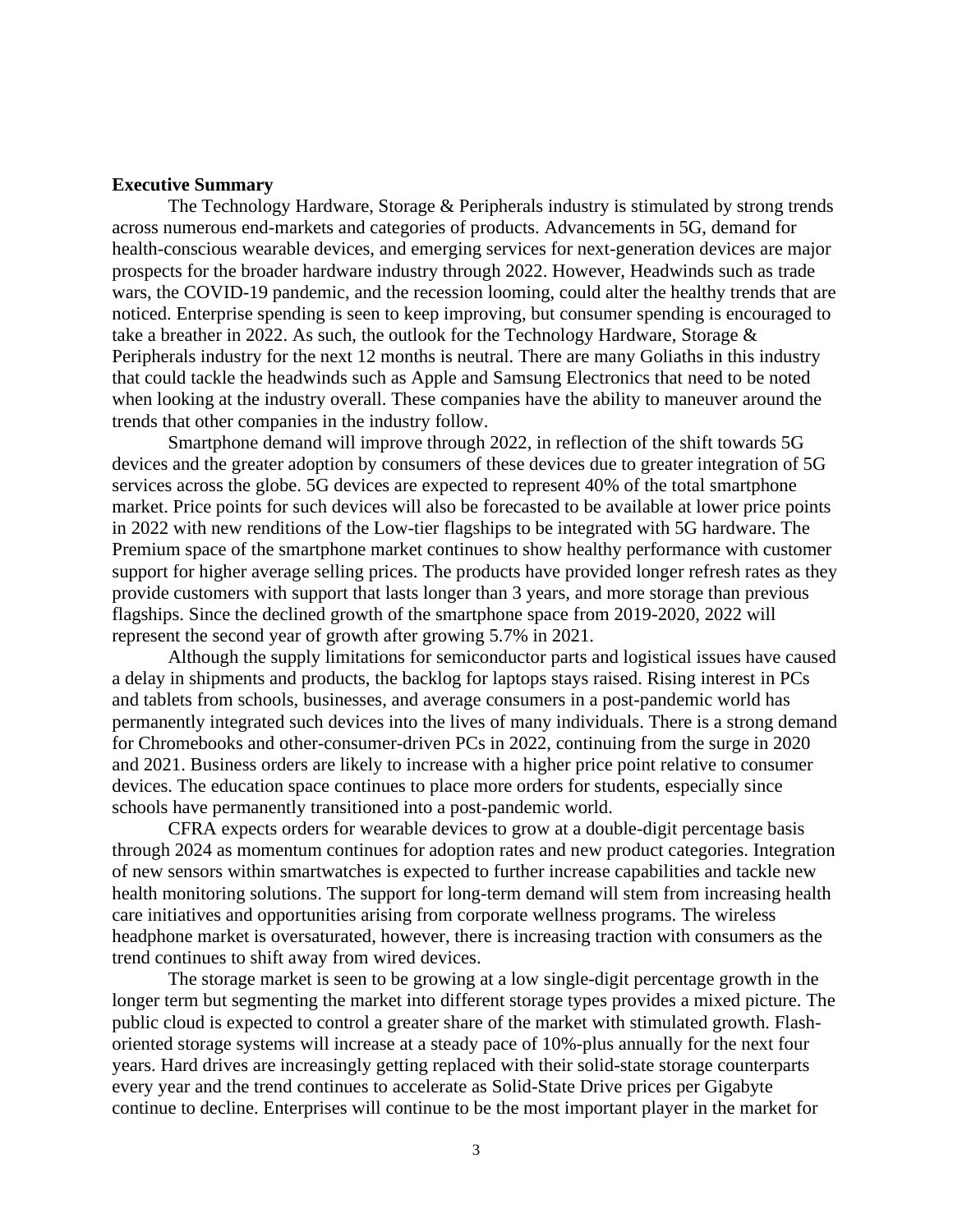storage as data collection for various purposes increases. Security threats for server infrastructure, particularly with cloud storage, and legal issues may cause headwinds for the storage space.

The multiples for the Technology Hardware, Storage & Peripherals industry is expected to shrink over the next year as growth rates will provide more stability after the demand from end-market products over 2021. As companies grow into their multiple, earnings growth is expected to outgrow share price appreciation. This is typical as the business cycle approaches the end stages. The industry currently trades at historical forward averages across numerous metrics. Based on fundamentals, the enterprise-driven aspects of the market will outperform consumerdriven end products.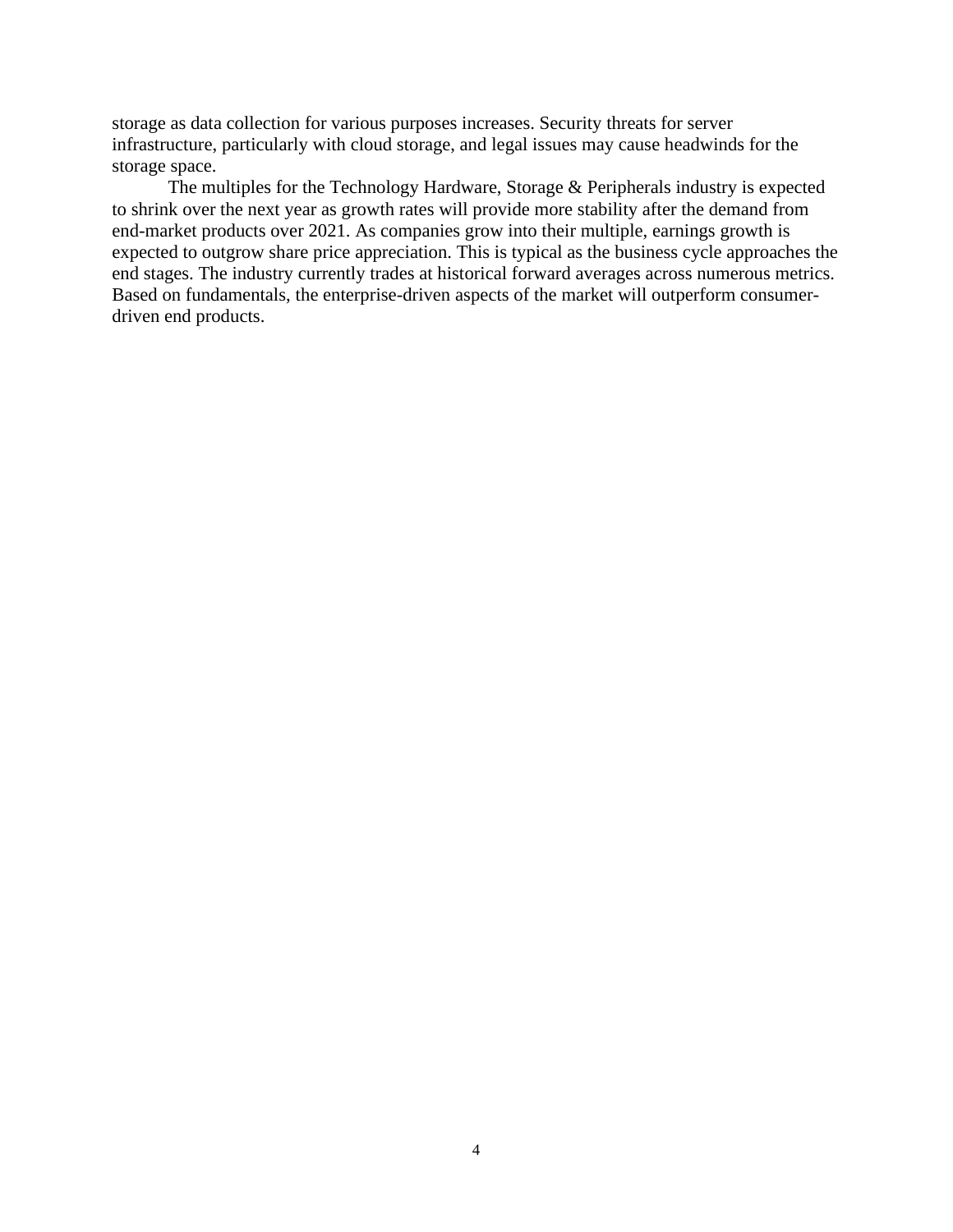#### <span id="page-5-0"></span>**Industry Overview**

The Technology Hardware, Storage & Peripherals industry, classified by the Global Industry Classification Standard by Standard & Poor's, is a part of the Information Technology or IT sector. According to the Global Industry Classification Standard, "The Technology Hardware, Storage & Peripherals industry comprises manufacturers of cellular phones, personal computers, servers, electronic computer components, and peripherals. This includes data storage components, motherboards, audio, video cards, monitors, keyboards, printers, and other peripherals" (GICS). This industry does not include semiconductors as they are classified in the Semiconductors Sub-Industry. According to Fidelity, As of April 11, 2022, the Technology Hardware, Storage & Peripherals industry had a market capitalization value of \$2.93 Trillion. The industry fundamentals as of April 11, 2022, are as follows: Price to Equity ratio of 23.43(Last Year GAAP Actual), Earning Per Share (TTM) of \$5.92, Revenue Growth (TTM vs. Prior TTM) of 27.35%, Return on Equity (TTM) of 139.80%, and a Dividend Yield of 0.65%. It is important to note that the dividend yield is comparatively low compared to other industries in this sector due to the capital needed for reinvestment for growth and expansion, particularly to target Research and Development expenses. In terms of total revenue, the Technology Hardware, Storage & Peripherals industry is the largest industry (27%) and had the third-lowest EBITDA margin (28.37%) in the Information Technology sector for the last 12 months ended March 2022.

According to Schwab, "Technology Hardware, Storage & Peripherals industry is a highly concentrated sector, with just a handful of companies representing more than 50% of the sector's weight, including the two behemoths Apple and Samsung" (Schwab). This information could provide context to the biggest movers of the fundamentals of this sector. Apple commands the majority of this industry making up 90.2% of the total market capitalization. Samsung, Xiaomi, HP, and Dell Technologies are the other major players in this industry.

The S&P Composite 1500 Technology Hardware, Storage & Peripherals index has outperformed both the S&P Composite 1500, and the S&P Composite 1500 Information Technology (Sector) indexes over the last 20 years. (Refer to Figure 1) The 4 main ETFs that cover this industry are Vanguard Information Technology (VGT), Technology Select Sector SPDR (XLK), iShares US Technology (IYW), and Roundhill Ball Metaverse (METV). (Refer to Figure 1.)

According to Fidelity Research, the projected 5G smartphone market is expected to sell 750 million-plus units in 2022. Specifically, The iPhone projected installed base is expected to grow by 5-9% over the next three years. The estimated market size for the mobile phone market is expected to reach 1.6 billion units by 2022 of which 84% will be comprised of smartphones. Asia is expected to grow with 50-55% of hardware sales originating from that geographic region. PCs and tablets' projected unit growth is expected to decline by 3% due to longer refresh rates for such devices, and the surge of demand decaying after the pandemic. Wearable Technology and devices revenue growth are forecasted at 10-15% annualized for the next three years.

#### <span id="page-5-1"></span>**Financial Metrics**

According to the CFRA, the industry revenues are expected to grow 5.6% and 5.2% in 2022 and 2023 respectively. There are "secular opportunities and prospects for the broader hardware space through 2023" (CFRA). Semiconductor shortages are largely viewed as transitory so the impact should be minimal in the upcoming years. The majority of the demand is driven by mobile devices in this industry. Apple's revenue share is estimated to top 78% of the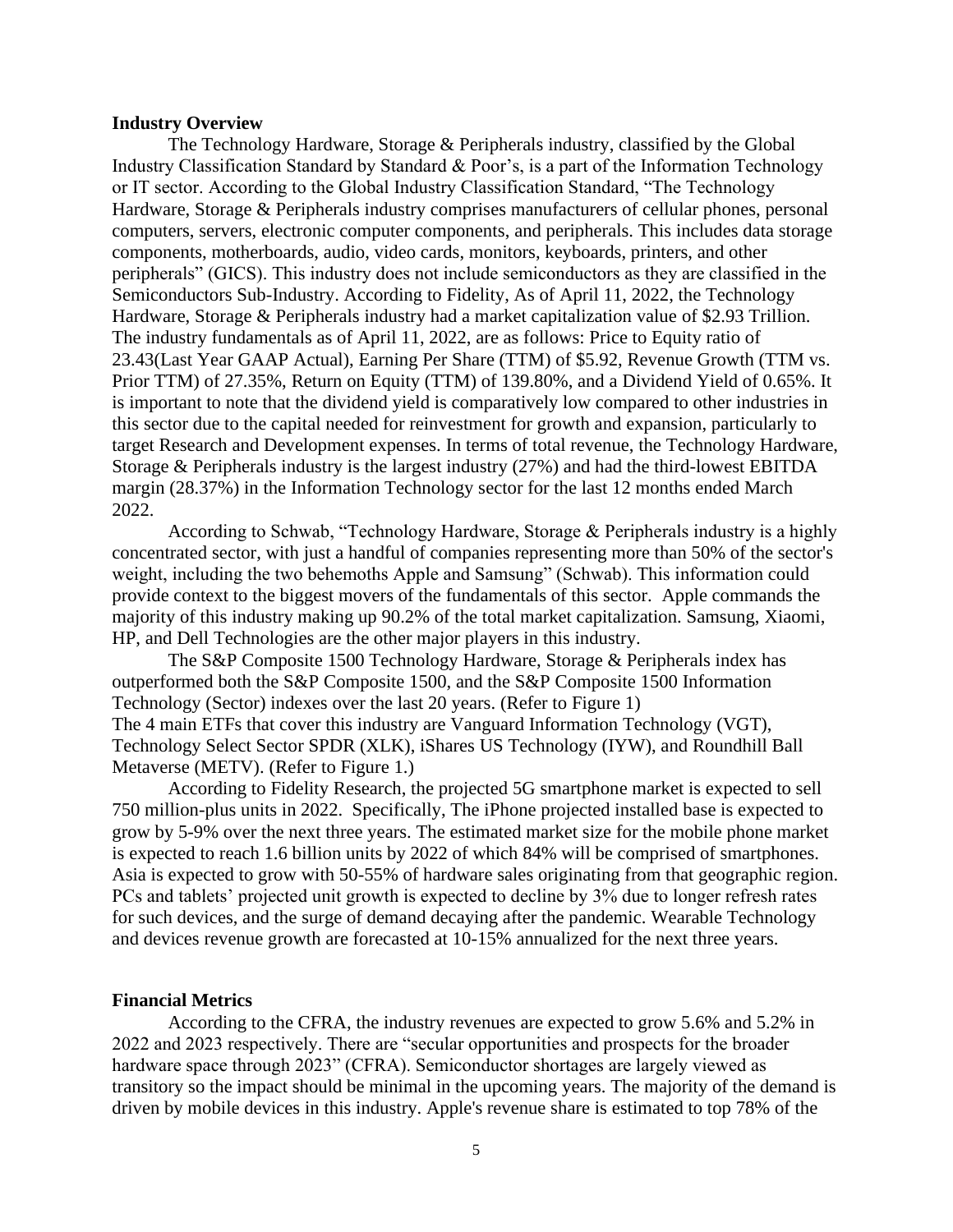industry revenues mostly contributed by the wearable devices and services segment of the business. In 2021, Apple contributed 72.8% of the industry revenues followed by HP and Hewlett Packard Enterprise (HPE) at 12.5% and 5.4% respectively.

With inflationary pressures in the intermediate term, Gross margins are expected to gradually expand, especially with the major players in the industry. The strengthening dollar provides headwinds for hardware makers. PCs manufacturers and vendors will likely post below industry average margins as they tackle supply chain shortages. Margins for EBITDA for this industry are expected to decline below 30% in 2022 due to rising prices for hardware components and higher logistics costs for supply chain constraints.

In 2013, Apple changed their company's capital structure to actively issue debt. Since then long-term debt has been on the rise until the start of the tax reform changes in 2018. The use of Apple's overseas cash has no longer required the company to raise debt for repurchases. This resulted in a stable long-term debt level for the industry. Companies in this industry are comfortable holding on to higher levels of debt, however, this will likely change as interest rates increase to control high inflation this year and the following year which will lead to a reduction in debt profiles.

Due to Apple's recent claim to become "net cash neutral," there has been a trend in the decline in the cash balance of this industry. According to the CFRA, "As of December 2021, Apple has returned more than \$600 billion of cash to shareholders" (CFRA). Apple also announced a new share authorization program worth \$90 billion and hiked its dividend by 7%. Historically in this industry, cash has been an important metric as technology companies have the ability to generate a significant amount of free cash flow. However, manufacturers are increasingly looking to flat cash levels by returning more excess cash to shareholders instead of increasing their cash position.

As of March 23, 2022, the industry forward Price to Equity ratio of 24.4x is higher than the five-year historical average of 19.2x. It is important to note that multiples have compressed in recent months to reflect the hardware space's growth outlook for 2022. Apple has room to expand its multiple in 2022 and onwards due to the expansion of its service industry, but the core business remains a tough challenge during 2022 and will likely keep the multiple ranges rigid.

#### <span id="page-6-0"></span>**Key Industry Drivers**

According to the IDC, 5G enabled smartphones will represent 54% of total smartphone shipments by the end of 2022. Android devices will represent the bulk of the 5G shipments, particularly with Chinese brands such as Huawei, Oppo, and Vivo. These brands will put pressure on the Korean giant Samsung. Apple and Samsung's pullout from Russia will further apply further pressure on Samsung and Apple. Esports and mobile gaming will contribute majorly to the 5-G enabled smartphones as they require more bandwidth to play competitively. Worldwide mobile shipments will drop 1.3% in 2022, while Smartphones are expected to rise 1.6% in 2022 and 3.2% in 2023. The growth rate in 2021 for smartphones was 6.2% versus the 1.6% expected rate in 2021 indicating a more mature market and the refresh cycles for smartphones have elongated immensely due to limited innovation in new flagships and increased durability of battery life and software.

The PC segment growth of 15% in 2021 is expected to contract in 2022 to -1% largely due to the fulfillment of large backlogs for notebooks in the education and enterprise spaces in 2021. Demand for consumer-targeted PCs will see moderate growth in 2021, but the enterprise and education spaces will expect to provide a large influx of demand. Despite a moderate unit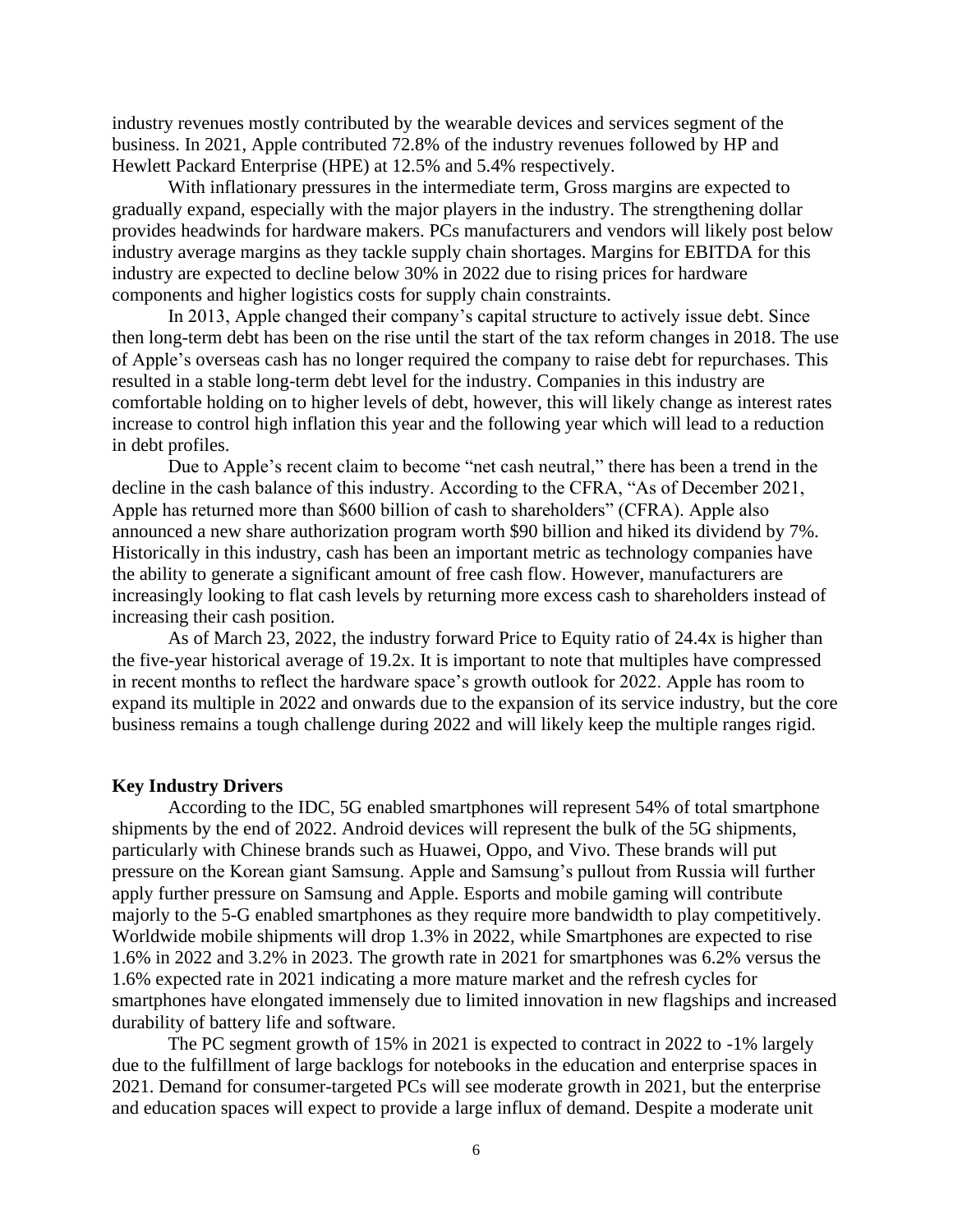growth rate, products for the education and enterprise spaces will allow vendors to grow revenue due to the significantly higher selling prices in this space. Opportunities in the gaming space seem limited as replacement cycles are long, hindering growth.

Similar to PCs, demand for tablets will stabilize in 2022 and is expected to be a midsingle-digit percentage decline. Detachable tablets have increased their presence in the market becoming a direct competitor to the notebook space. Shipments for tables are forecasted to decline by 4.7% in 2022, as refresh cycles are longer and demand post-Covid stabilizes. Increasing sizes of mobile phone displays also put tablets at risk as there are no significant variances in software between the two platforms, especially with customers that do not require such devices for specific productivity needs. The trend will continue for the next few years unless detachable tablets provide significant hardware and software improvements, becoming a bigger threat to the notebook space.

The focus of the wearable space has primarily been on fitness, however, significant opportunities related to health care capabilities, such as blood oxygen monitors, and ECG sensors have become more common in products. The market also has a lower barrier to entry and allows for new vendors to gain more market share at the expense of other vendors leaving the market. The demand for hearables is rampant with innovation with sunglasses and wireless headphones. Artificial Reality and Virtual Reality technology are seeing more implementation aside from the existing gaming products. Meta aims to provide significant innovation in this area from their Oculus division and the integration of such products into the Metaverse. According to the IDC, unit shipments are expected to increase 15.8% in 2022 and 9.4% in 2023 for wearable devices.

#### <span id="page-7-0"></span>**Porter's Five Forces**

Threat of new entrants: Although establishment in this industry will require competing with giant manufacturers like Apple or HP and require a substantial amount of capital and investments for infrastructure and technological research, firms with strong distribution channels and financial resources like Google could enter the market with success. Existing vendors will need to continuously innovate to remain competitive against new entrants. Possibilities are abundant in the wearables space, as the market is relatively new, and brands are not clearly defined. Possibilities in the smartphone and hardware space are very limited due to the presence of existing incumbents' strong brands. The threat of new entrants is noted as LOW for the smartphone and hardware spaces, and MEDIUM for the wearables space.

Threat of substitute: The lower-tier PCs could be substituted by smartphones and tablets since the hardware for these products is considerably similar. However, the software advantages of PCs, particularly with applications that run only on Windows or Macintosh, are yet to be implemented into the smaller devices. Apps on smartphones and tablets are increasingly mimicking the functionality of the software in PCs, particularly with detachable tablets. The higher-tier PCs provide significantly higher hardware and performance that will not be available in the smaller devices for the foreseeable future. The threat of substitutes in the hardware and wearable industry is insignificant. Hardware is a core product for many other industries and services, and substitutes for such products will require massive innovation advancements. Wearables follow the same principles as the hardware space since products from the wearables space are not offered by other industries. Again, significant technological advancements will be needed for such products to be substituted. The threat of substitutes for the Technology Hardware, Storage, & Peripherals is noted as LOW for the entire industry.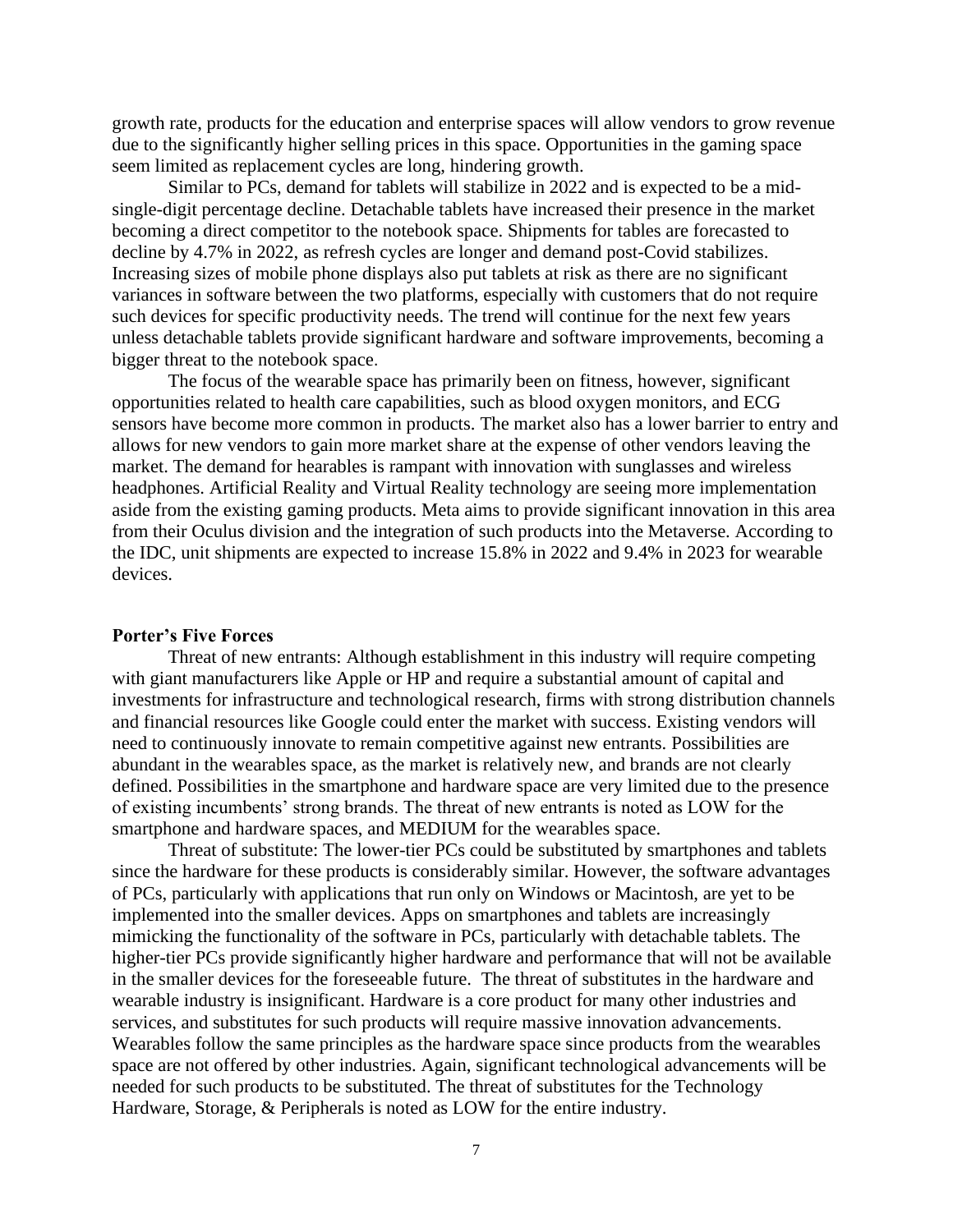Bargaining power of customers: Switching costs and customer loyalty is low given the ample variety of products and brands in the market for hardware offerings, strengthening the bargaining power of the customers. The smartphone, notebook, and tablet market seem to provide the least power to the consumers, primarily because of Apple's IOS and Macintosh ecosystem being exclusive to the Apple products, and the strong brand loyalty that comes with this software. Other than Apple, other vendors have to stay competitive with prices and constantly provide better hardware improvements to maintain loyalty with customers. The bargaining power of customers is noted as MEDIUM for the industry.

Bargaining power of suppliers: Many of the incumbents of the industry have massive global supply chains, allowing access to many suppliers across the globe, primarily in Asia. The industry is also highly concentrated on the buyer side when compared to the suppliers, which allows for better pricing points and influence over the suppliers. The strong demand from various industries outside the IT sector for certain raw materials, such as silicon used in integrated circuits, may provide power to suppliers as they transition into bigger enterprises.

Intensity of competitive rivalry: across nearly all end-markets, the competition within the industry is strong. The need for constant innovation is evident in the company's significant expenditure on research and development and marketing. Global players also pose a threat to companies, specifically Chinese manufacturers, as they are able to provide products at a significantly lower price point. Companies are resorting to aggressive marketing strategies due to the low product differentiation and switching costs. Again, Apple's unique software ecosystem provides them a competitive advantage compared to the rest of the market.

## <span id="page-8-0"></span>**Key Valuation Metrics**

The Technology Hardware, Storage & Peripherals industry requires investors and analysts to go beyond traditional quantitative methods to assess the outlook of a company. Qualitative analysis needs to provide judgment on the effectiveness of the technology, the competitive environment that surrounds the product, the company's management team and the outlook of their business decisions, and marketing strategies. However, analysis of the financial statements remains a critical step in valuation.

Rapid changes to products and services are very common in this industry. Companies must be analyzed quantitatively and qualitatively on their ability to manage changing variables from technological advancement to changes in the marketing climate. This can determine the quality of the company compared to competitors and their ability to stay flexible during differing market conditions. Historically, the computer industry has provided excellent examples of companies with dominant prowess in their market space that failed to keep up with the technological shifts. International Business Machines Corp. (IBM) and Digital Equipment Corp. (DEC) dominated key segments of the industry, only to lose their positions as the market shifted towards faster, cheaper, and more functional products. Although their deterioration was reflected in the financial statements, investors could have been alerted earlier if they noted the rampant advancements of their competitors.

The strong competitive nature of this industry allows for peer comparisons to provide a strong metric for forecasting a company's situation. Analysis of relative valuation metrics, such as Price-to-Earnings ratios, Enterprise value-to-EBITDA, or any other relative metric, should be significantly considered. However, it is important to find companies that are optimal for comparison. Negating major structural or fundamental differences, companies that produce the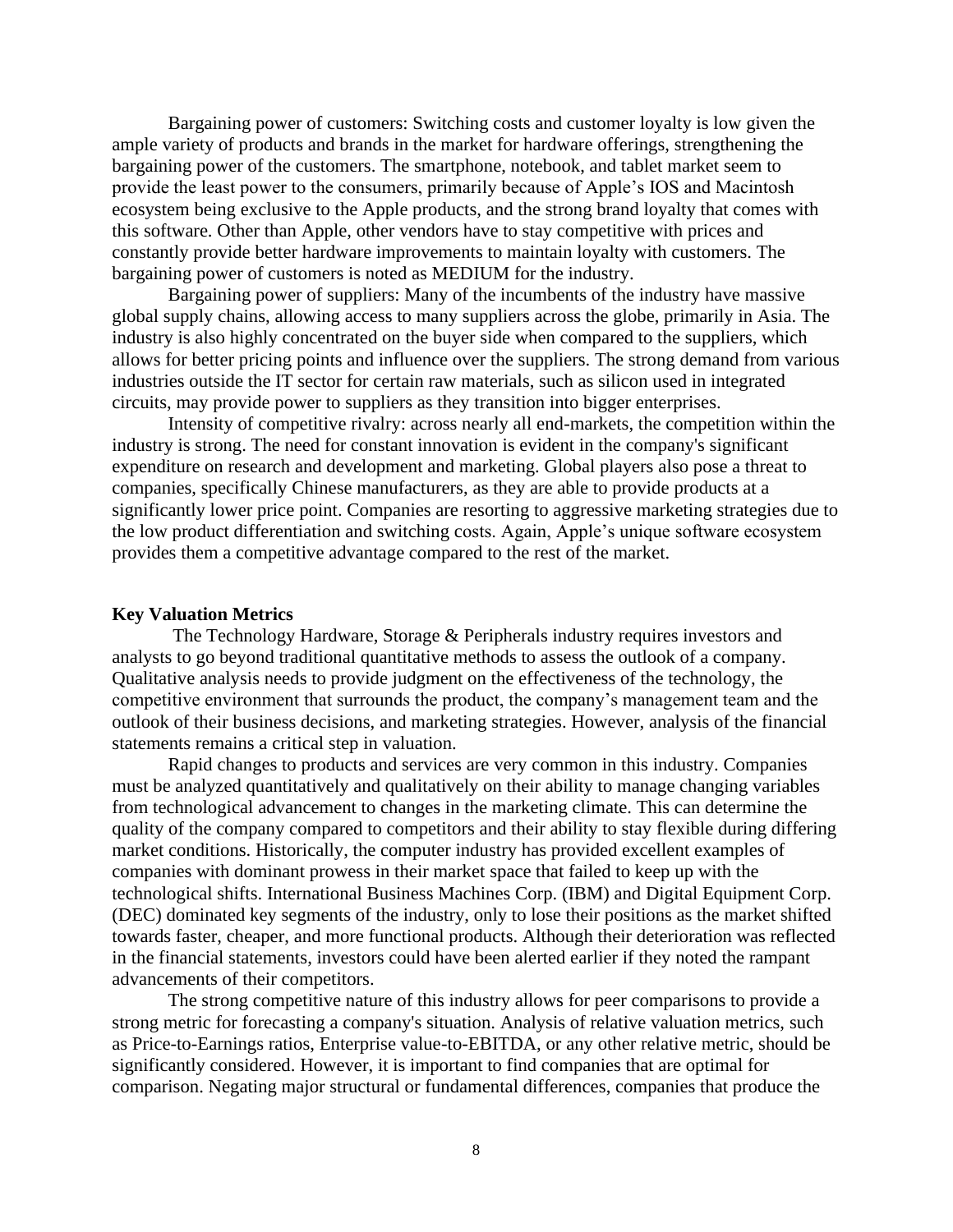same product or service and address the same target market tend to be valued similarly. Using EBITDA as a relative metric may provide better analysis for companies that have differing debt and tax profiles, and capital structures.

Relative growth rates should also be considered when comparing companies. It is important to identify companies that have growth rates that underperform compared to the average growth rate for the industry. The next step would be to identify the growth rates associated with the area within the industry that the company is conducting business. The outlook for different spaces within the industry is largely varied. It is important to notice the segments of the business as they may provide products or services in more than one area of the industry. Segmenting this information is vital in providing better peer comparison valuations.

 Since the industry is largely global with suppliers and vendors in various countries, the geographic footprint of the company can reveal significant information, specifically with tax rates and supply chain constraints.

According to the CFRA, "A company's income statement shows its operating results over a specific period, and this is a key part of any analytical endeavor. An investor should determine the components and trends of a company's profits, and then compare these results with those of its competitors" (CFRA). Firstly, an investor should take notice of the short-term and long-term trends in revenues. If the company is a part of a high-growth space of the industry, or if the product cycle is in its early stages, the company should show growth throughout the year or longer depending on the product. Ideally, revenue should show growth in the current period for most established companies in the industry. The data storage space will likely follow a seasonal trend with revenues in the fourth quarter being the strongest. The CFRA notes that this is due to a process called a budget flush where IT departments accelerate their expenditure late in the year to use up allotted funds. However, it is important to note that accelerating revenue for a certain period is not sustainable as it is essentially creating revenue from future periods.

As competitiveness for pricing increases in this industry, significant gross margin pressures have been placed on companies. Gross profit is one of the best measures of profitability in this industry. Successful companies can counter margin pressures by adding higher-margin products to their product categories, increasing manufacturing efficiencies, and maintaining lean inventory levels. The different variables that go into determining the gross profit of a company provide opportunities to minimize costs and provide better profitability metrics. It is important to note that companies may decrease profit margins to increase overall business volume.

Expense line items should be evaluated relative to the specific area in which the company conducts business. Historically, it is common to see expenses rise faster than sales in the technology hardware, storage & peripherals industry to support high-growth prospects. However, established businesses should see revenues grow at a faster rate than expenses.

The balance sheet offers clues to the future results and opportunities of a business. Longterm debt-to-capital ratios vary widely in this industry. Companies with lower-debt profiles tend to be established in the market and have financial flexibility with merger and acquisition deals. Cash and investments provide further analysis of the financial flexibility of a company. Companies with an abundance of cash will likely look to meet debt obligations, repurchase stock, and or, make acquisitions. Data storage vendors with large cash balances have seen a trend in making new strategic acquisitions, particularly with acquiring new data centers.Since the industry is also subject to wide swings in profitability, levels of cash and cash equivalents provide metrics for emergency liquidity and growth potential. Deterioration in the current ratio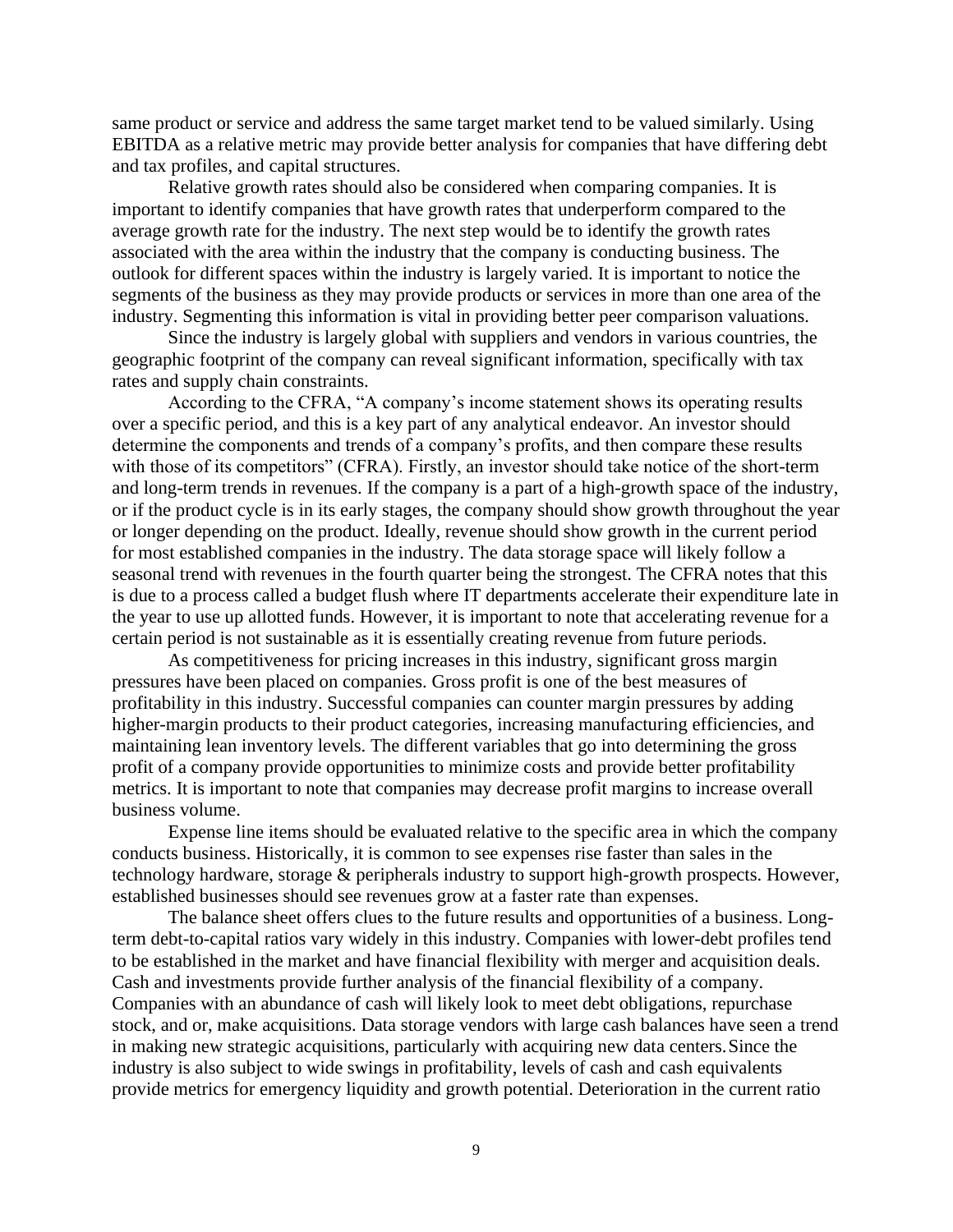should be accounted for as companies should be able to meet their current liabilities. Rapid price declines and obsolescence of products are common in this industry; therefore, investors should focus on the company's inventory levels and ratios. Inventory levels that increase faster than sales growth should be considered with the stage of the product cycle. Sales growth should be faster in products that are late staged, while inventory level may grow faster for products in the early stages. Management of companies should increase inventory turnover to minimize costs associated with holding inventory. It also reveals the company's manufacturing efficiency and optimization of assets. Investors need to note any changes in inventory accounting methods and differences in inventory costing policies for the different areas in the industry when analyzing comparable companies. Free cash flow will allow investors to determine the possible strategies a company will use and clues to the future ambitions of the company. Generally, companies in the growth stage will reinvest cash back into the business to fuel growth. Mature companies that do not earn significant returns on invested capital may offer dividends and/or stock repurchases.

#### <span id="page-10-0"></span>**Conclusion**

This Technology Hardware, Storage & Peripherals industry has shown tremendous growth in the past decade due to the rapid advancements in technological products and hardware. The rapid need to innovate in this industry has provided customers with an abundance of new products that have better functionality and new capabilities. Although the trends continue to reveal growth, the double-digit, sometimes triple-digit, year-over-year growth is declining to single-digit percentages. The business cycle needs to be considered as it reflects activity in the economy, as it relates to the specific sector of the GICS. Equity investing is cyclical; weights for certain sectors will be changed based on the current position of the economy in the cycle (refer to Figure 6. to see which sectors are underweighted, equal-weighted, or overweighted during the different stages of the business cycle.) Investors need to judge the current state of the economy, especially for high-growth industries. Inflation rates, changes in interest rates, and corporate earnings can reflect the performances of industries and sectors. I believe that we are in the late stages of the business cycle, indicating an underweight in the Information Technology sector. It is important to note that positions in mature, large companies, such as Apple, may provide better performance as they have the capital and infrastructure to navigate through a potential recession. Interest rates are announced to increase over the next year and more, if inflation does not subside, and would prove to provide problems for many companies in the sector. Product innovation requires large amounts of capital and young companies with high growth potential will undoubtedly face financial challenges, especially if the current inflationary environment prevails.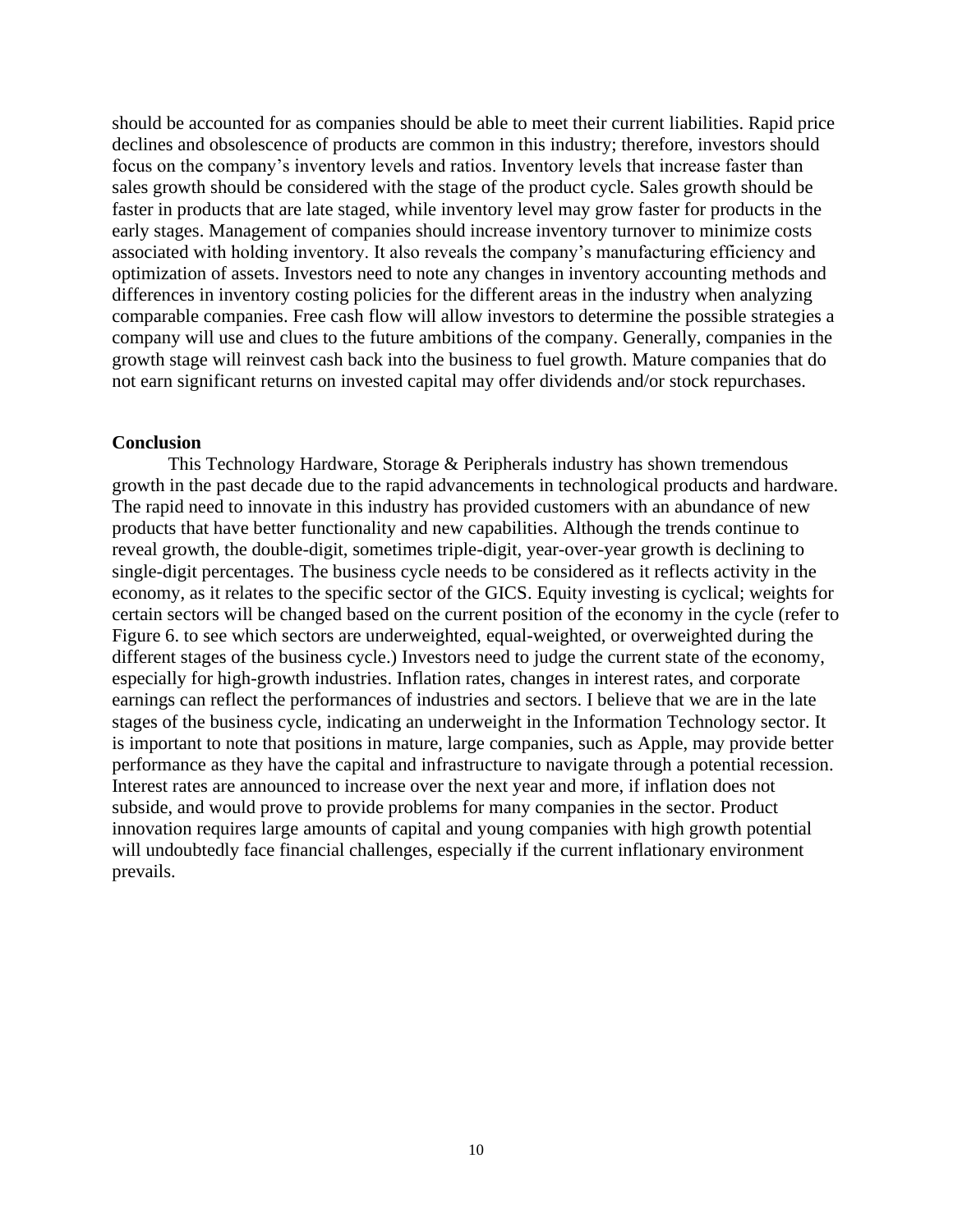## <span id="page-11-0"></span>**Appendix**





## Figure 2. Revenue Growth of industry over last 10 years (CFRA)







Source: CFRA, S&P Global Market Intelligence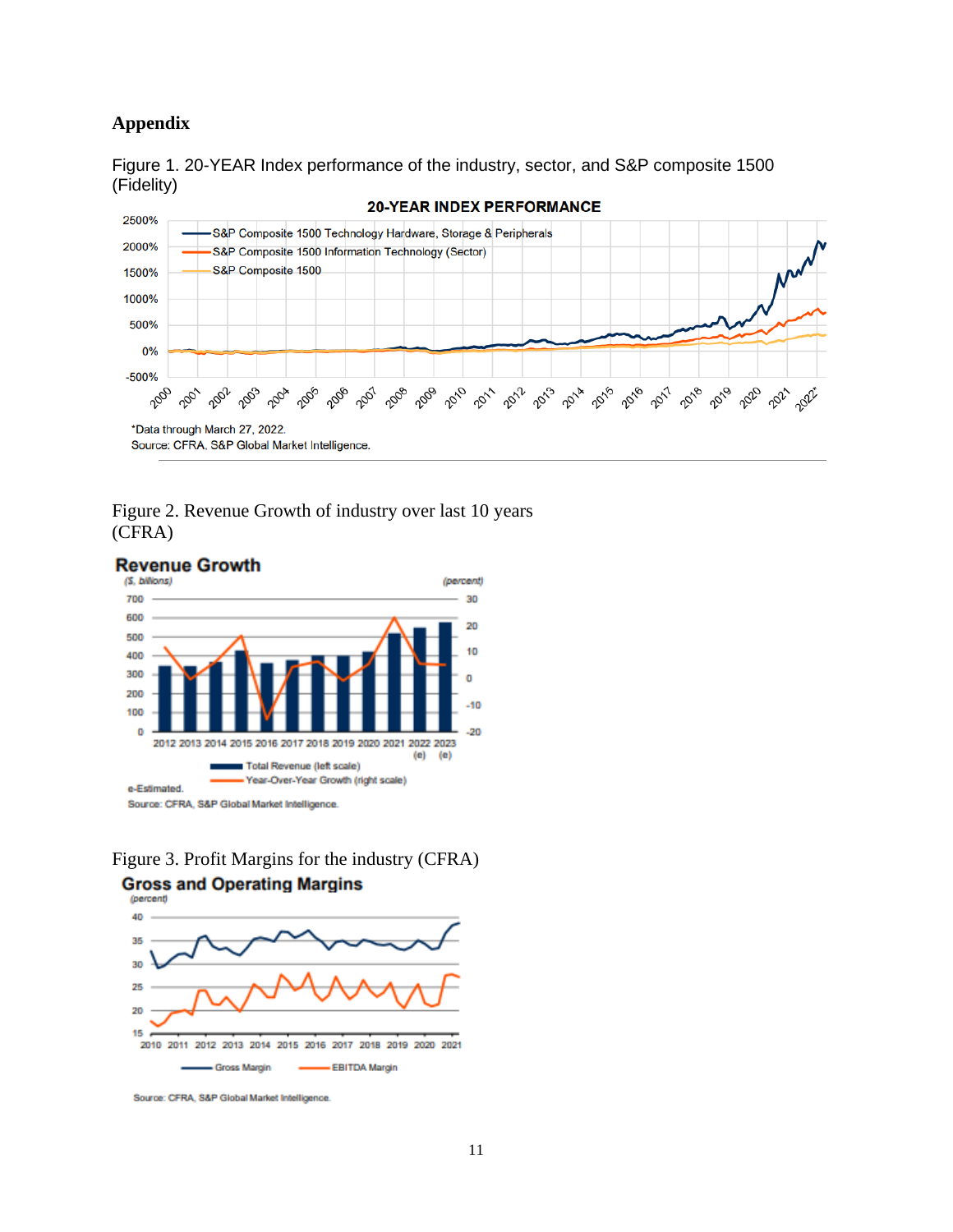

Figure 4. Growth of smartphone shipments worldwide (CFRA)

Figure 5. Growth of personal computer shipments worldwide (CFRA)



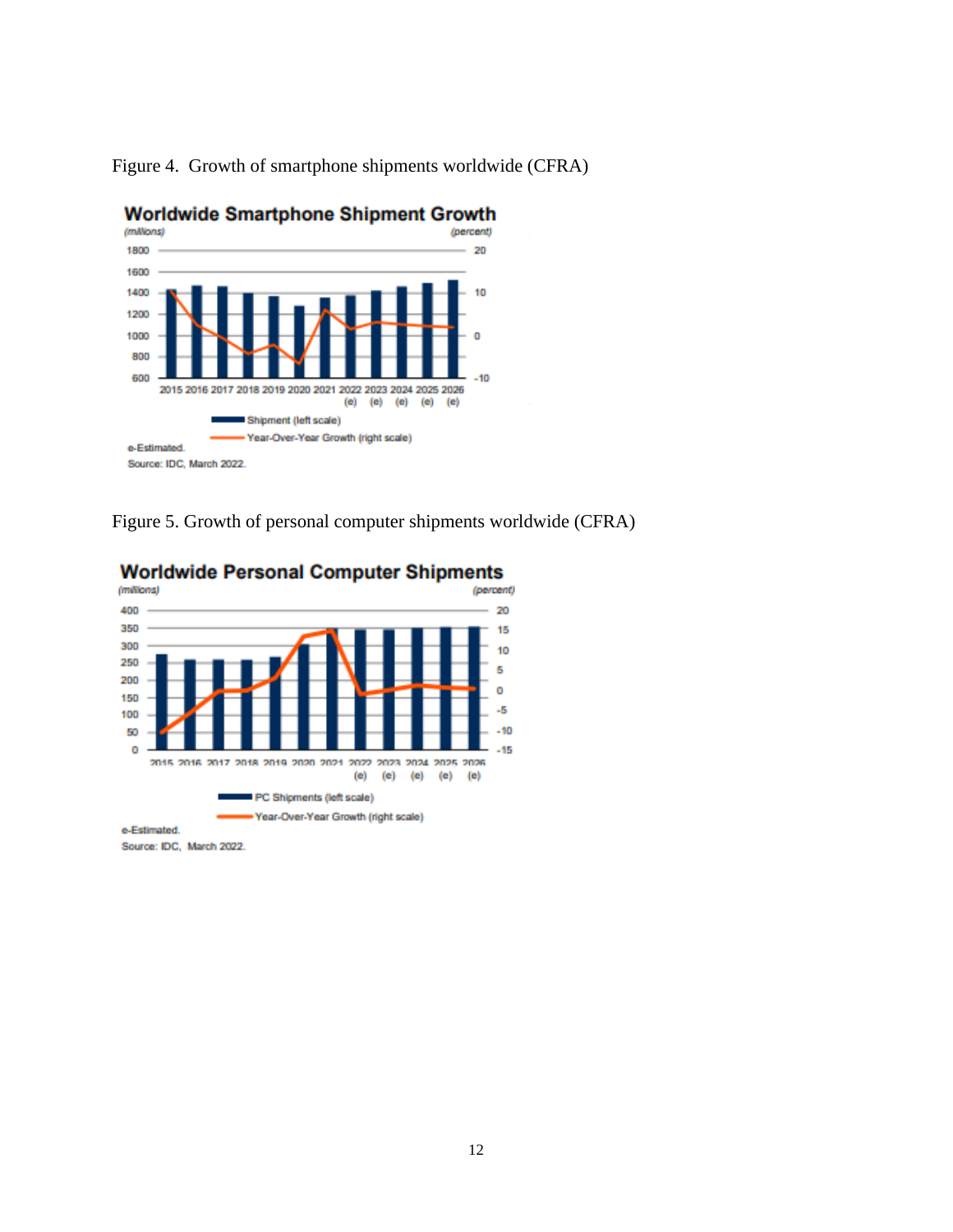| <b>Sector</b>                 | <b>Early</b><br><b>Rebounds</b> | Mid<br>Peaks             | Late<br><b>Moderates</b> | <b>Recession</b><br>Contracts |
|-------------------------------|---------------------------------|--------------------------|--------------------------|-------------------------------|
| Financials                    | $\ddot{}$                       |                          |                          |                               |
| <b>Real Estate</b>            | $^{++}$                         |                          |                          | - -                           |
| <b>Consumer Discretionary</b> | $+1$                            |                          | - -                      |                               |
| Technology                    | $\ddot{}$                       | $\ddot{}$                |                          | - -                           |
| Industrials                   | $++$                            |                          |                          | - -                           |
| <b>Materials</b>              | $\ddot{}$                       | $- -$                    | $^{++}$                  |                               |
| <b>Consumer Staples</b>       |                                 |                          | $++$                     | $^{++}$                       |
| <b>Health Care</b>            | - -                             |                          | $++$                     | $++$                          |
| <b>Energy</b>                 | - -                             |                          | $++$                     |                               |
| <b>Communication Services</b> |                                 | $\ddot{}$                |                          |                               |
| <b>Utilities</b>              | - -                             | $\overline{\phantom{a}}$ | $\boldsymbol{+}$         | $^{++}$                       |

# Figure 6. Business Cycle chart with weighting recommendations (Fidelity)

Economically sensitive<br>sectors may tend to<br>outperform, while more<br>defensive sectors have tended to underperform.

Making marginal portfolio<br>allocation changes to<br>manage drawdown risk with sectors may enhance risk-adjusted returns<br>during this cycle.

Defensive and inflation-<br>resistant sectors tend<br>to perform better, while more cyclical sectors underperform.

Since performance is<br>generally negative in<br>recessions, investors should focus on the most defensive, historically stable sectors.